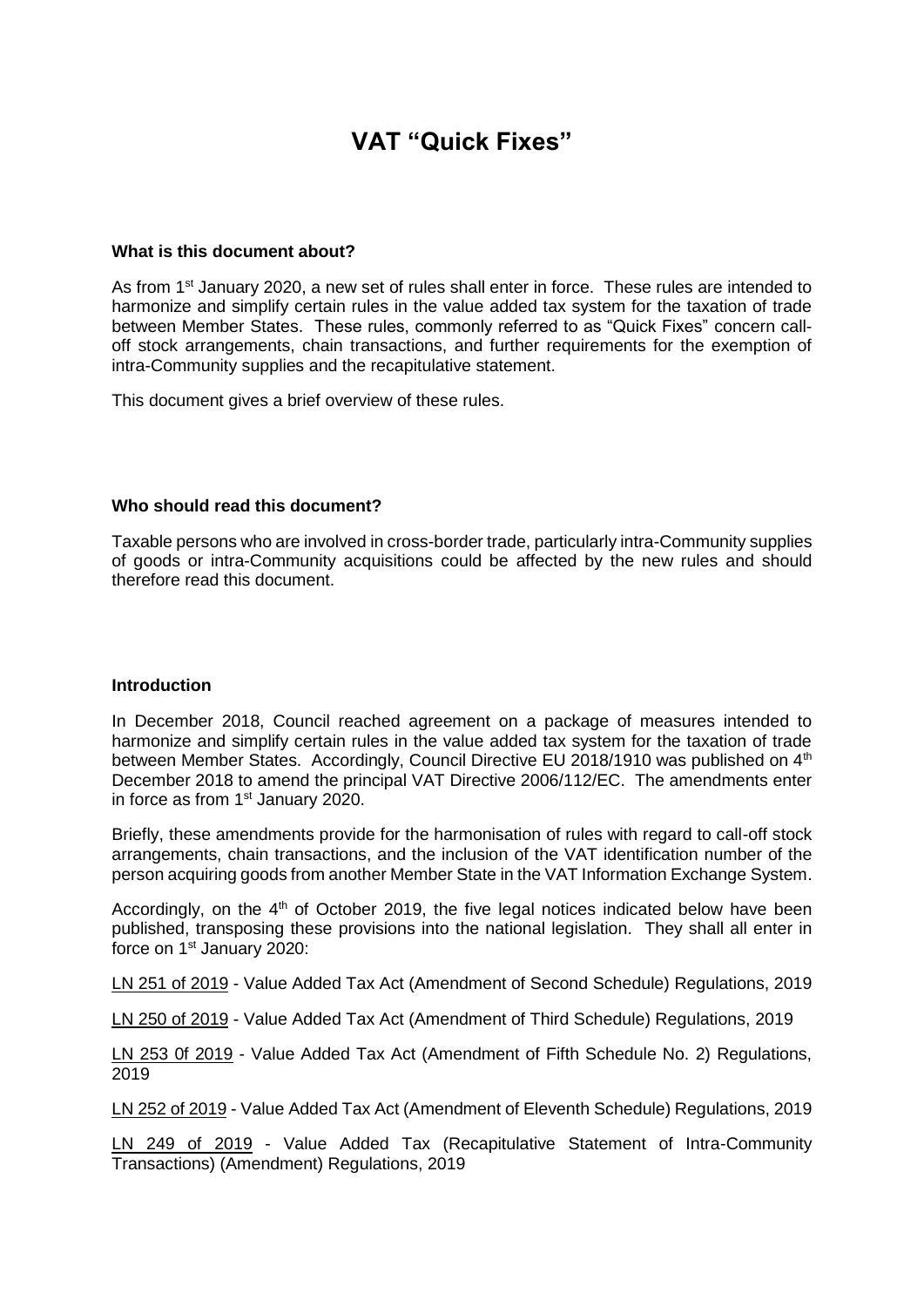### **Brief overview of the amendments**

#### LN 251 of 2019:

This LN amends the Second Schedule to the VAT Act. It introduces a new item 17A providing rules for "call-off stock" arrangements.

Under VAT legislation, a taxable person who transfers goods from one Member State to another shall be deemed to have supplied those goods to himself from the Member State of dispatch to the Member State of arrival and would have to do all the VAT compliance. He would have to register in the Member State of arrival, declare the exempt deemed intra-Community supply and the deemed intra-Community acquisition, as per item 17 of the Second Schedule, do the recapitulative statement, declare the subsequent domestic supply in the Member State of arrival, etc. However, under the new rules, subject to certain conditions, this compliance would not be necessary:

(1) Where there is a transfer by a taxable person (supplier) of goods forming part of his business assets to another Member State under call-off stock arrangements, these shall not be treated as a supply of goods for consideration.

(2) For the purposes of these rules, call-off stock arrangements shall be deemed to exist where the following conditions are met:

(*a*) goods are transported by a supplier (or on his behalf), to another Member State with a view to those goods being supplied there, at a later stage after arrival, to another taxable person (customer) who is entitled to take ownership of those goods in accordance with an existing agreement between both taxable persons;

(*b*) the supplier transporting the goods is not established nor has a fixed establishment in the Member State to which the goods are transported;

(*c*) the customer to whom the goods are intended is identified for VAT purposes in the Member State to which the goods are transported and both his identity and the VAT number assigned to him by that Member State are known to the supplier at the time when the transport begins;

(*d*) the supplier records the transfer of the goods in a special register and includes the identity of the customer and his VAT number assigned to him by the Member State to which the goods are transported in the recapitulative statement.

(3) Where the conditions laid down in point (2) above are met, the following rules shall apply at the time of the transfer of the right to dispose of the goods as owner to the customer, provided that the transfer occurs within a specific deadline:

(*a*) an exempt intra-Community supply of goods shall be deemed to be made by the supplier that transported the goods in the Member State from which the goods were transported;

(*b*) an intra-Community acquisition of goods shall be deemed to be made by the customer to whom those goods are supplied in the Member State to which the goods were transported.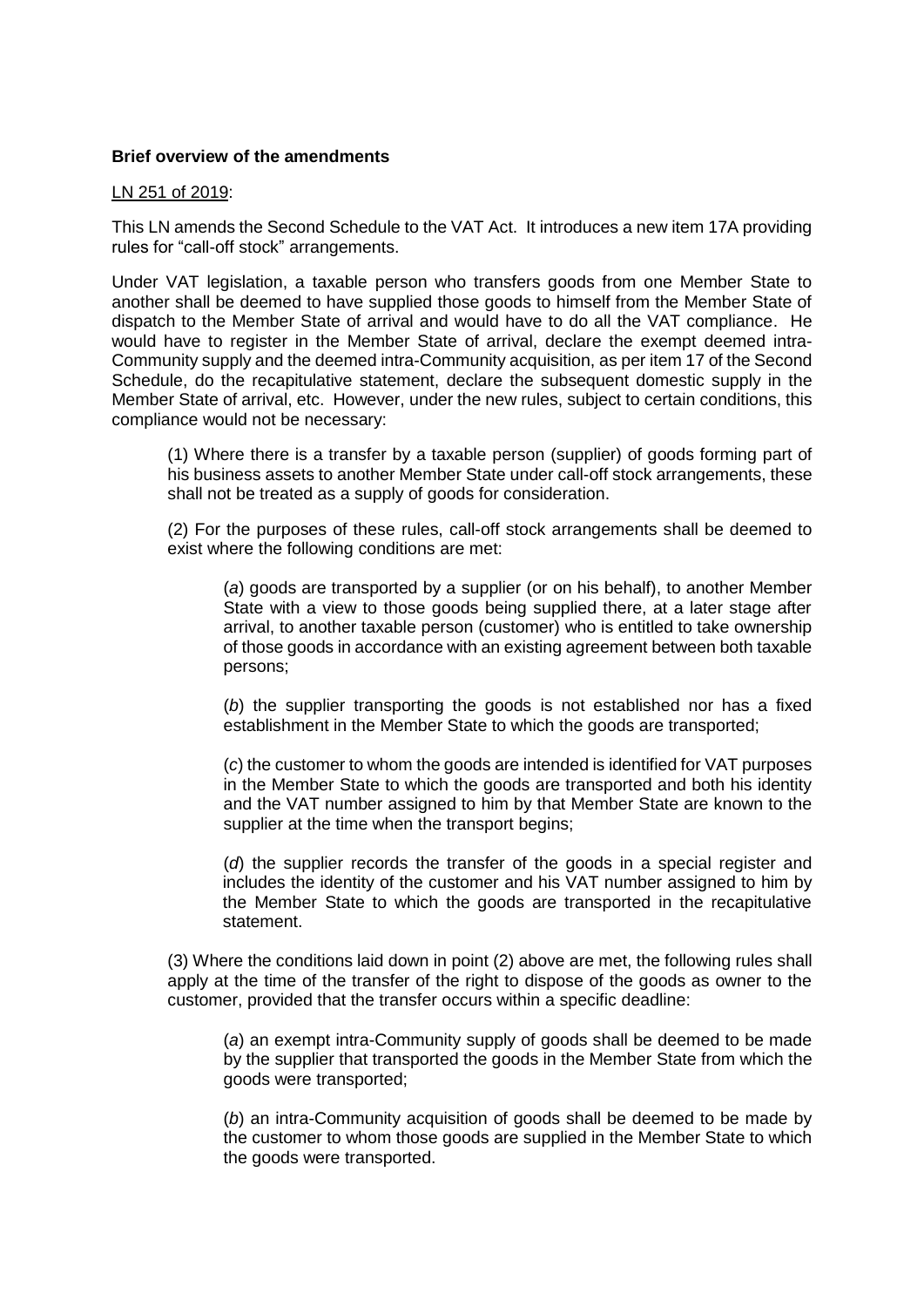(4) If, within 12 months after the arrival of the goods in the Member State to which they were transported, the goods have not been supplied to the customer for whom they were intended, and none of the circumstances referred to in point (7) below have occurred, a transfer within the meaning of item 17 of the Second Schedule shall be deemed to take place on the day following the expiry of the 12-month period with all the consequential compliance obligations for the supplier.

(5) No transfer within the meaning of item 17 of the Second Schedule shall be deemed to take place where the following conditions are met:

(*a*) the supply does not take place and those goods are returned to the Member State from which they were transported within 12 months from their arrival; and

(*b*) the supplier records their return in the special register.

(6) Where, within the 12 month period referred to in point (4), the customer is substituted by another taxable person, no transfer within the meaning of item 17 of the Second Schedule shall be deemed to take place at the time of the substitution, provided that:

(*a*) all other applicable conditions in point (2) are met; and

(*b*) the substitution is recorded by the supplier in the special register.

(7) Where, within the 12 month limit any of the conditions set out in points (2) and (6) ceases to be fulfilled, a transfer of goods according to item 17 of the Second Schedule shall be deemed to take place at the time that the relevant condition is no longer fulfilled.

If the goods are supplied to a person other than the customer referred to in point (2) or in point (6), it shall be deemed that the conditions set out in points (2) and (6) cease to be fulfilled immediately before such supply.

If the goods are transported to a country other than the Member State from which they were initially moved, it shall be deemed that the conditions set out in points (2) and (6) cease to be fulfilled immediately before such transport starts.

In the event of the destruction, loss or theft of the goods, it shall be deemed that the conditions set out in points (2) and (6) cease to be fulfilled on the date that the goods were actually removed or destroyed, or, if it is impossible to determine that date, the date on which the goods were found to be destroyed or missing.

#### LN 250 of 2019:

This LN amends the Third Schedule to the VAT Act.

It introduces a new paragraph (d) to item 1 of Part One of the Schedule, providing for the place of supply of goods from one Member State to another in the course of a chain transaction so that:

(*a*) Where the same goods are supplied successively and those goods are dispatched or transported from one Member State to another Member State directly from the first supplier to the last customer in the chain, the dispatch or transport shall be ascribed only to the supply made to the intermediary operator; but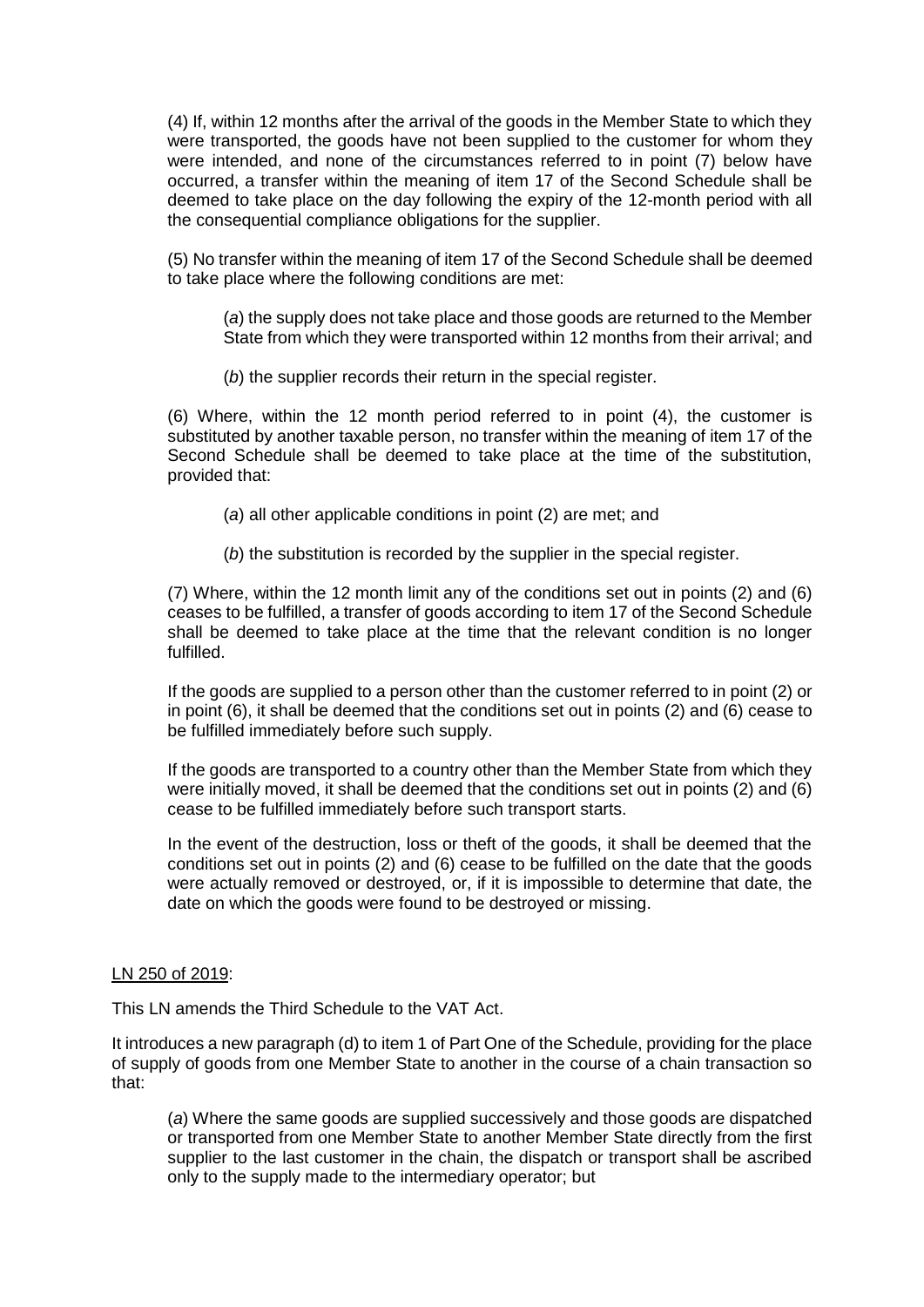(b) By way of derogation from point (a), the dispatch or transport shall be ascribed only to the supply of goods by the intermediary operator where the intermediary operator has communicated to his supplier the VAT identification number issued to him by the Member State from which the goods are dispatched or transported.

(c) For the purpose of this rule, 'intermediary operator' means a supplier within the chain who dispatches or transports the goods either himself or through a third party acting on his behalf.

#### LN 253 of 2019:

This LN amends the Fifth Schedule to the VAT Act.

It introduces a new proviso in sub-item 3.(1) of Part One of the Schedule.

Under VAT legislation, an intra-Community supply is exempt subject that the customer identifies himself for the purpose of that supply with a valid VAT number of a Member State other than that where the transport of the goods begins, in our case, other than a Maltese VAT number. This rule is now being complemented with a further requirement. That is, if the supplier fails to comply with his obligations to declare the supply in the recapitulative statement required in terms of article 30 of the VAT Act, or if he submits incorrect information, the exemption shall not apply.

In other words, a supplier who fails to comply with the recapitulative statement obligations and exempts an intra-Community supply, shall be subject to a VAT assessment.

## LN 252 of 2019:

This LN amends the Eleventh Schedule to the VAT Act with regard to the keeping of records.

It provides a new paragraph "k" in sub-item 1.(1) requiring the keeping of a special register for those taxable persons who transfer goods under call-off stock arrangements referred to earlier in this document and, the keeping of another register by those persons who have goods supplied to them under the same call-off stock arrangements.

#### LN 249 of 2019:

This LN amends the Value Added Tax (Recapitulative Statement of Intra-Community Transactions) Regulations.

A new sub-regulation 3.(4) is introduced requiring that every taxable person shall also submit information about the VAT numbers of customers to whom he has supplied goods under calloff stock arrangements referred to earlier in this document, including also any changes to the information submitted.

#### **Further information**

There are additional important implementing rules on these amendments which are found in Council Implementing Regulation (EU) 2018/1912 of 4<sup>th</sup> December 2018 amending Implementing Regulation (EU) 282/2011.